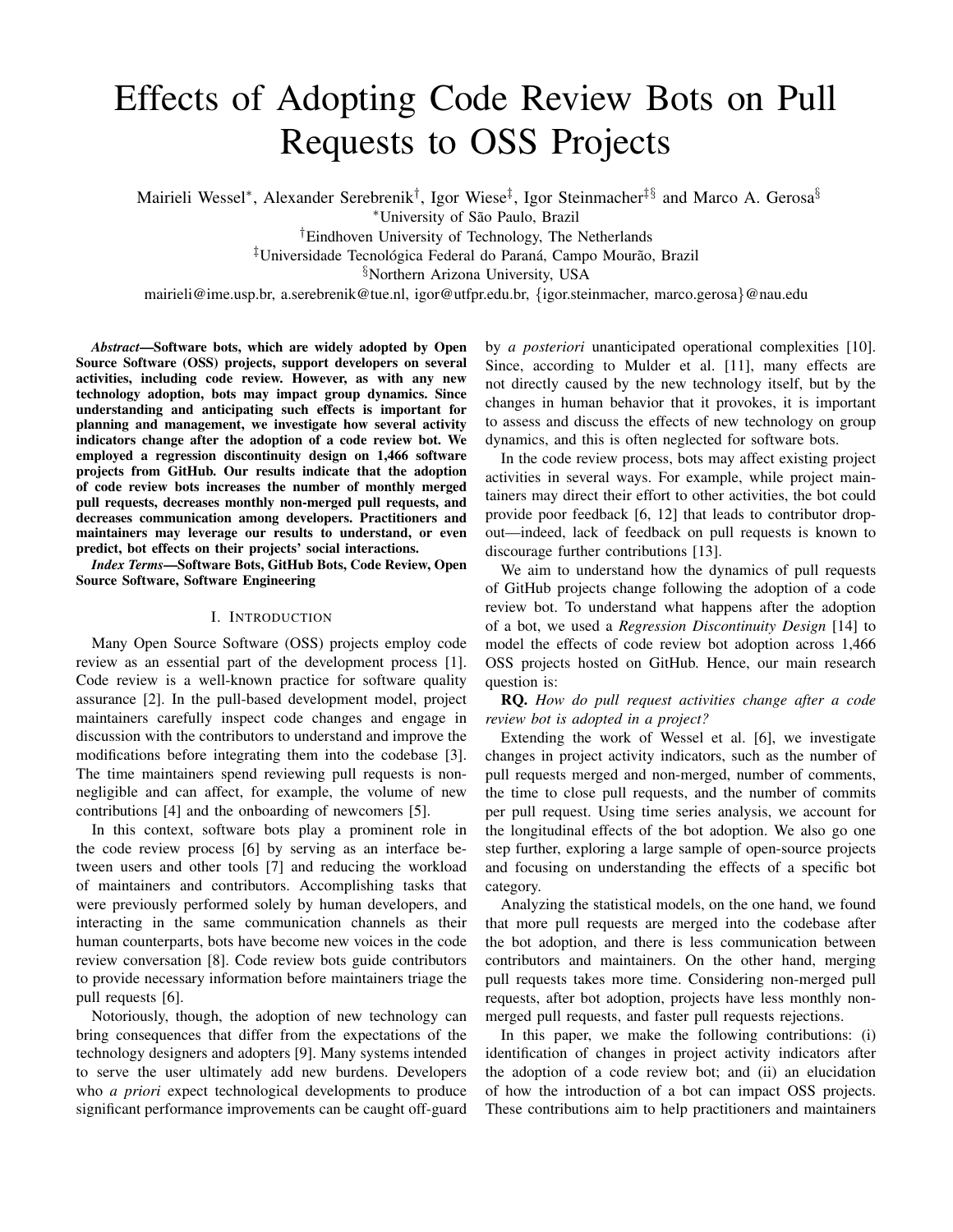understand the bots' effects on a project, especially to avoid the ones that they consider undesirable. Additionally, our findings may guide developers to consider the implications of new bots as they design them.

# II. EXPLORATORY CASE STUDY

As little is known about the effects of code review bots' adoption in the dynamics of pull requests, we conducted an exploratory case study [15, 16] to formulate hypotheses to further investigate in our main study.

# *A. Case Study Method*

To carry out our exploratory case study, we selected two projects that we were aware of that used code review bots for at least a couple of years: the Julia programming language project<sup>1</sup> and CakePHP,<sup>2</sup> a web development framework for PHP. Both projects have popular and active repositories—Julia has more than  $26.1k$  stars,  $3.8k$  forks,  $17k$  pull requests, and  $46.4k$  commits, while CakePHP has more than  $8.1k$  stars, 3.4k forks, 8.6k pull requests, 40.9k commits, and is used by 10k projects. Both projects adopt a code review bot named Codecov, which posted the first comments on pull requests to the Julia project in July 2016 and CakePHP in April 2016.

After selecting the projects, we analyzed data from one year before and one year after the bot adoption, using the data available at the GHTorrent dataset [17]. During this time frame, the only bot adopted by Julia and CakePHP was the Codecov bot. Similar to previous work [18], we exclude 30 days around the bot adoption to avoid the influence of the instability caused during this period. Afterward, we aggregated individual pull request data into monthly periods, considering 12 months before and after the bot introduction. We choose the month time frame based on previous literature [18, 19, 20]. All metrics were aggregated based on the month of the pull request being closed/merged.

We considered the same activity indicators used in the previous work by Wessel et al. [6]:

*Merged/non-merged pull requests:* the number of monthly contributions (pull requests) that have been merged, or closed but not merged into the project, computed over all closed pull requests in each time frame.

*Human comments on merged/non-merged pull requests:* the median number of monthly comments—excluding bot comments—computed over all merged and non-merged pull requests in each time frame. We used the median because the distribution is skewed.

*Time-to-merge/time-to-close pull requests:* the median of monthly pull request latency (in hours), computed as the difference between the time when the pull request was closed and the time when it was opened. The median is computed using all merged and non-merged pull requests in each time frame. We used the median because the distribution is skewed.



Fig. 1. Monthly merged and non-merged pull requests.

*Commits of merged/non-merged pull requests:* the median of monthly commits computed over all merged and non-merged pull requests in each time frame. We use the median because the distribution is skewed.

We ran statistical tests to compare the activity indicators. distributions before and after the bot adoption. As the sample is small, and there is no critical mass of data points around the bot introduction, we used the non-parametric Mann-Whitney-Wilcoxon test [21]. In this context, the null hypothesis  $(H_0)$  is that the distributions pre- and post-adoption are the same, and the alternative hypothesis  $(H_1)$  is that these distributions differ. We also used Cliff's Delta [22] to quantify the difference between these groups of observations beyond  $p$ -value interpretation. Moreover, we inspected the monthly distribution of each metric to search for indications of change.

As aforementioned, the case studies helped us to formulate hypotheses for the main study, which comprised more than a thousand projects. We formulated hypotheses whenever we observed changes in the indicators for at least one of the two projects we analyzed in the case study.

# *B. Case Study Results*

The number of merged pull requests *increased* for both projects (Julia: p-value 0.0003,  $\delta = -0.87$ ; CakePHP: pvalue 0.001,  $\delta = -0.76$ ) while the non-merged pull requests *decreased* for both projects (Julia: *p*-value 0.00007,  $\delta = 0.87$ ; CakePHP: *p*-value 0.00008,  $\delta = 0.95$ . Figure 1 shows the monthly number of merged and non-merged pull requests, top and bottom respectively, before and after the bot adoption for both projects. Based on these findings, we hypothesize that:

*H*1.<sup>1</sup> *The number of monthly merged pull requests increases after the introduction of a code review bot.*

*H*1.<sup>2</sup> *The number of monthly non-merged pull requests decreases after the introduction of a code review bot.*

Figure 2 shows the monthly median of comments on merged and non-merged pull requests, respectively. CakePHP showed

<sup>1</sup>https://github.com/JuliaLang/julia

<sup>2</sup>https://github.com/cakephp/cakephp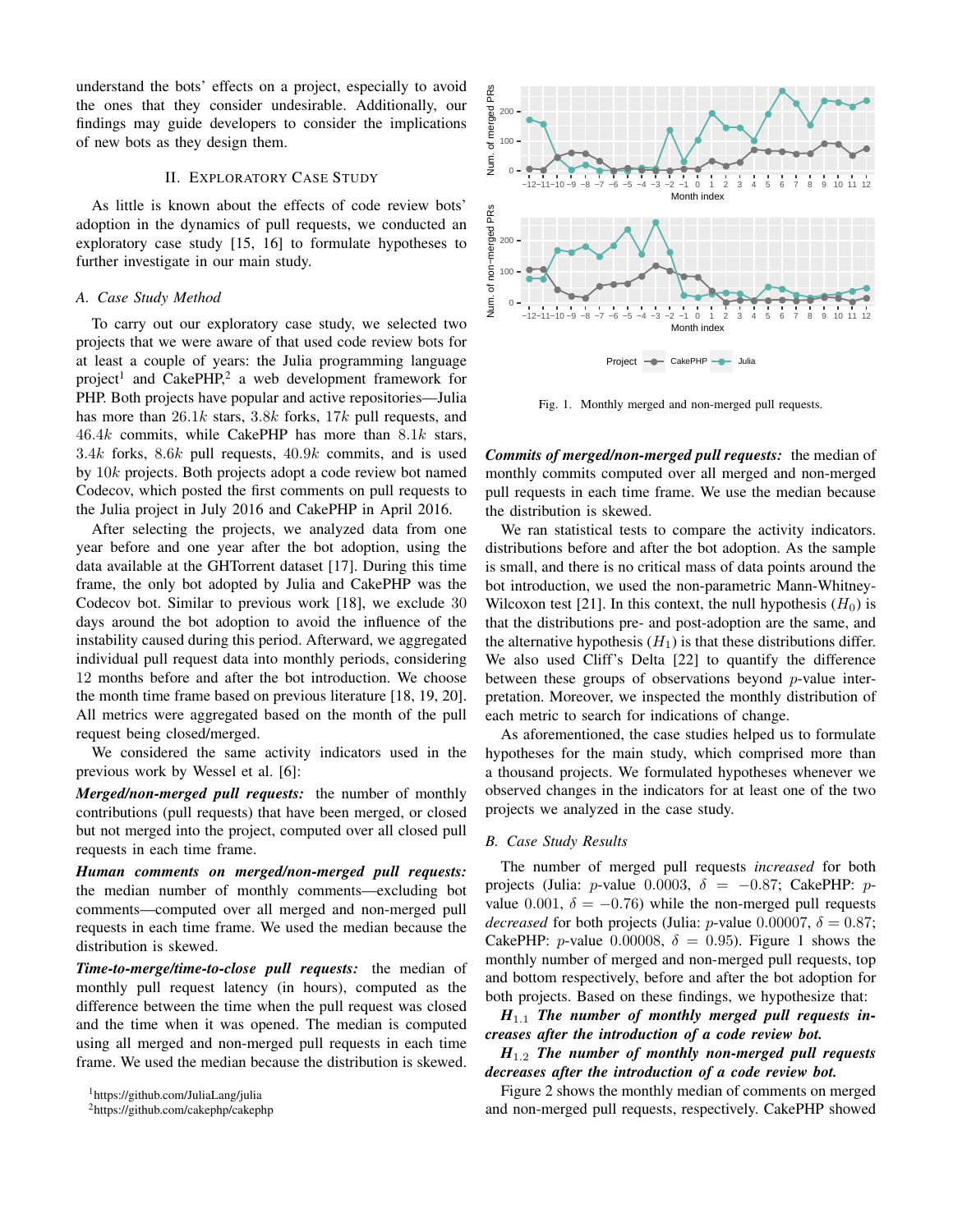

Fig. 2. Monthly comments on merged and non-merged pull requests.

statistically significant differences between pre- and postadoption distributions. The number of comments *increased* for merged pull requests (p-value=0.01,  $\delta = -0.56$ ) and also for non-merged ones (p-value=0.03,  $\delta = -0.50$ ) with a large effect size. Thus, we hypothesize that:

*H*2.<sup>1</sup> *The adoption of code review bots is associated with an increase in the monthly number of human comments for merged pull requests.*

*H*2.<sup>2</sup> *The number of monthly human comments on nonmerged pull requests increases after the adoption of a code review bot.*



Fig. 3. Monthly median time to merge and reject pull requests.

The median time to merge pull requests *increased* for both projects (Julia: *p*-value 0.0003,  $\delta = -1.00$ ; CakePHP: *p*-value 0.000001,  $\delta = -0.98$ ). Considering non-merged pull requests, the difference between pre- and post-adoption is statistically significant only for Julia. For this project, the median time to close pull requests *increased* (p-value 0.00007) with a large effect size ( $\delta = -0.65$ ). The distribution can be seen in Figure 3. Therefore, we hypothesize that:

*H*3.<sup>1</sup> *There is an increase in the monthly time to merge pull requests after the introduction of code review bots.*

*H*3.<sup>2</sup> *There is an increase in the monthly time to reject pull requests after the adoption of a code review bot.*



Fig. 4. Monthly commits on merged and non-merged pull requests.

Investigating the number of pull request commits per month (see Figure 4), we note that the medians before the adoption are quite stable, especially for merged pull requests. In comparison, after adoption, we observe more variance. The difference is statistically significant only for CakePHP, for which the number of pull request commits increased for merged pull requests (p-value=0.002,  $\delta = -0.58$ ) and for nonmerged pull requests (p-value=0.002,  $\delta = -0.69$ ) with a large effect size. Based on this, we posit:

*H*4.<sup>1</sup> *There is an increase in the monthly number of commits for merged pull requests after code review bot adoption.*

*H*4.<sup>2</sup> *There is an increase in the monthly number of commits for non-merged pull requests after code review bot adoption.*

In conclusion, differently than Wessel et al. [6], we observe statistically significant differences for all four activity indicators we investigated in at least one of the two projects. Based on these observations, we formulated hypotheses to be further investigated in our main study, comprising a large number of projects and employed the regression discontinuity design.

# III. MAIN STUDY DESIGN

In the following, we present the statistical approach and data collection procedures for the main study.

# *A. Statistical Approach*

Considering the hypotheses formulated in the case study, in our main study, we employed time series analysis to account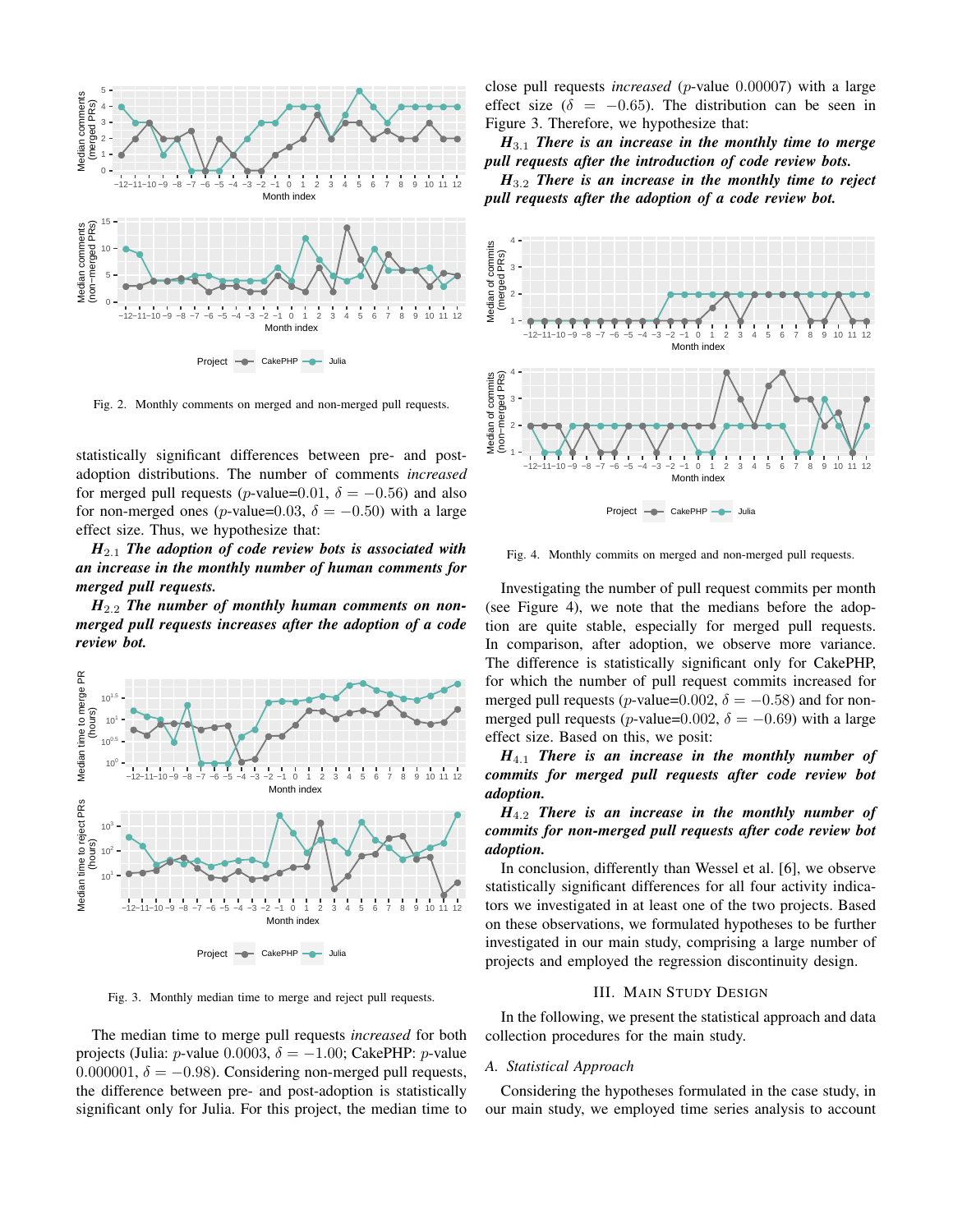for the longitudinal effects of the bot adoption. We employed Regression Discontinuity Design (RDD) [14, 23], that has been applied in the context of software engineering in the past [18, 20]. RDD is a technique used to model the extent of a discontinuity at the moment of intervention and long after the intervention. The technique is based on the assumption that if the intervention does not affect the outcome, there would be no discontinuity, and the outcome would be continuous over time [24]. The statistical model behind RDD is

$$
y_i = \alpha + \beta \cdot time_i + \gamma \cdot intervention_i +
$$
  

$$
\delta \cdot time\_after\_intervation_i + \eta \cdot controls_i + \varepsilon_i
$$

where  $i$  indicates the observations for a given project. To model the passage of time as well as the bot introduction, we include three additional variables: *time*, *time after intervention*, and *intervention*. The *time* variable is measured as months at the time  $j$  from the start to the end of our observation period for each project (24 months). The *intervention* variable is a binary value used to indicate whether the time  $i$  occurs before (*intervention*  $= 0$ ) or after (*intervention*  $= 1$ ) adoption event. The *time after intervention* variable counts the number of months at time  $j$  since the bot adoption, and the variable is set up to 0 before adoption.

The *controls* $_i$  variables enable the analysis of bot adoption effects, rather than confounding the effects that influence the dependent variables. For observations before the intervention, holding controls constant, the resulting regression line has a slope of  $\beta$ , and after the intervention  $\beta + \delta$ . The size of the intervention effect is measured as the difference equal to  $\gamma$ between the two regression values of  $y_i$  at the moment of the intervention.

Considering that we are interested in the effects of code review bots on the monthly trend of the number of pull requests, number of comments, time-to-close pull requests, and number of commits over a pull request, and all these for both merged and non-merged pull requests, we fitted eight models (2 cases x 4 variables). To balance false-positives and false-negatives, we report the corrected p-values after applying multiple corrections using the method of Benjamini and Hochberg [25]. We implemented the RDD models as a mixedeffects linear regression using the R package *lmerTest* [26].

To capture project-to-project and language-to-language variability, we modeled *project name* and *programming language* as random effects [27]. By modeling these features as random effects, we can account for and explain different behaviors observed across projects or programming languages [18]. We evaluate the model fit using *marginal*  $(R_m^2)$  and *conditional*  $(R_c^2)$  scores, as described by Nakagawa and Schielzeth [28]. The  $R_m^2$  can be interpreted as the variance explained by the fixed effects alone, and  $R_c^2$  as the variance explained by the fixed and random effects together.

In mixed-effects regression, the variables used to model the intervention along with the other fixed effects are aggregated across all projects, resulting in coefficients useful for interpretation. The interpretation of these regression coefficients supports the discussion of the intervention and its effects, if

any. Thus, we report the significant coefficients ( $p < 0.05$ ) in the regression as well as their variance, obtained using ANOVA. In addition, we *log* transform the fixed effects and dependent variables that have high variance [29]. We also account for multicollinearity, excluding any fixed effects for which the variance inflation factor (VIF) is higher than 5 [29].

# *B. Data Collection*

*1) Candidate projects:* To identify open-source software projects hosted on GitHub that at some point had adopted a code review bot, we queried the GHTorrent dataset [17] and filtered projects in which at least one pull request comment was made by one of the code review bots identified by Wessel et al. [6]. Following the method used by Zhao et al. [18] to assemble a time series, we considered only those projects that had been active for at least one year before and one year after the bot adoption. We found 4, 767 projects that adopted at least one of the code review bots. For each project, we collected data on all its merged and non-merged pull requests.

*2) Aggregating projects variables:* Similar to the exploratory case study (see Section II), we aggregated the project data in monthly time frames and collected the four variables we expected to be influenced by the introduction of the bot: number of merged and non-merged pull requests, median number of comments, median time-to-close pull requests, and median number of commits. All these variables were computed over pull requests that have been merged and non-merged in a time frame.

We also collected six control variables, using the GHTorrent dataset [17]:

*Project name:* the name of the project, used to identify the project on GitHub. We account for the fact that different projects can lead to different contribution patterns.

*Programming language:* the primary project programming language as automatically determined and provided by the GitHub. We consider that projects with different programming languages can lead to different activities and contribution patterns.

*Time since the first pull request:* in months, computed since the earliest recorded pull request in the entire project history. We use this to capture the difference in adopting the bot earlier or later in the project life cycle, after the projects started to use pull requests.

*Total number of pull request authors:* as a proxy for the size of the project community, we count how many contributors submitted pull requests to the project.

*Total number of commits:* as a proxy for the activity level of a project, we compute the total number of commits.

*Number of pull requests opened:* the number of contributions (pull requests) received per month by the project. We expect that projects with a high number of contributions also observe a high number of comments, latency, commits, and merged and non-merged contributions.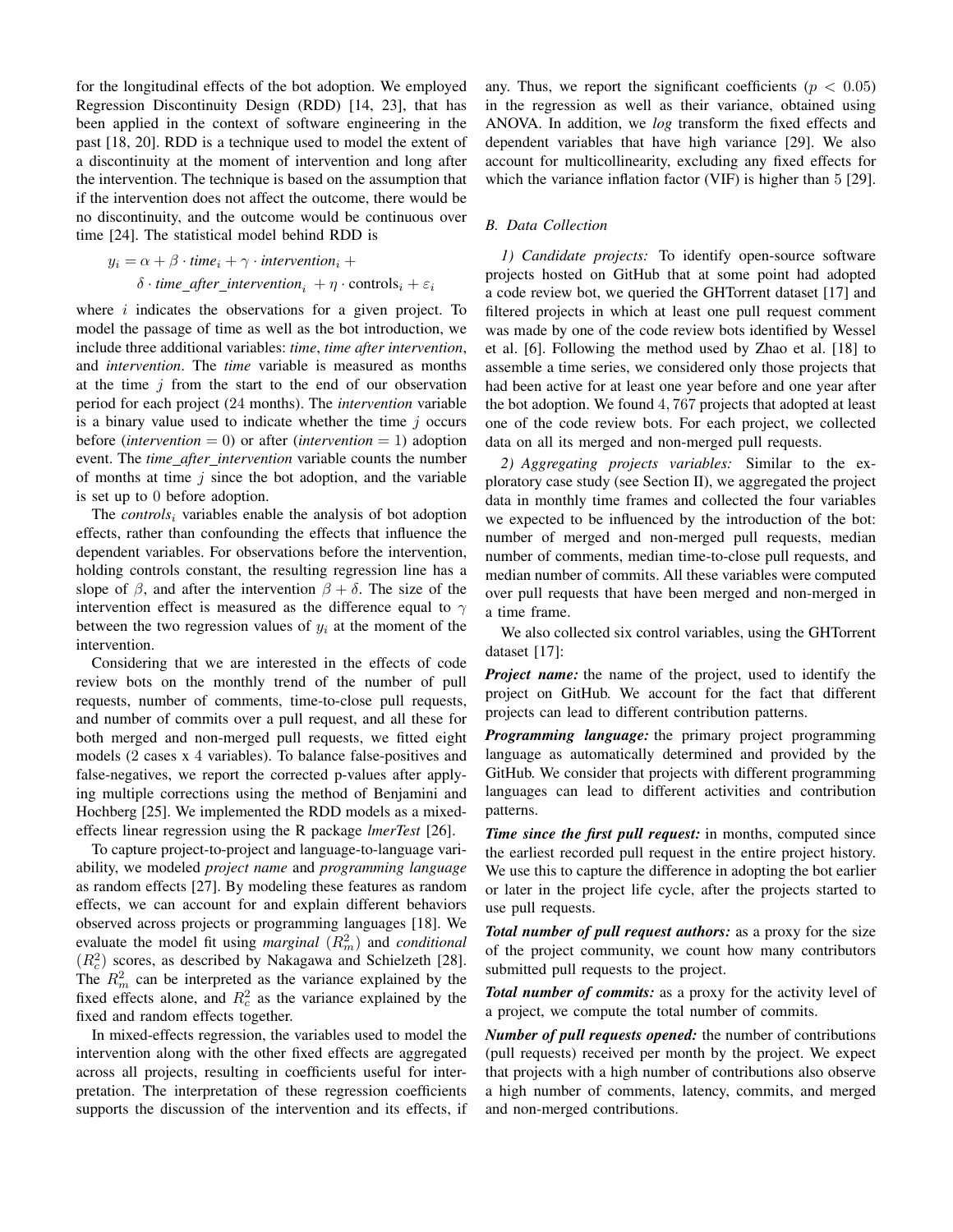TABLE I AN OVERVIEW OF THE STUDIED BOTS

| Bot name            | <b>GitHub user</b> | Link                                   | # of projects              |
|---------------------|--------------------|----------------------------------------|----------------------------|
| Ansible's issue bot | ansibot            | https://github.com/ansible/ansibullbot |                            |
| Elastic Machine     | elasticmachine     | https://github.com/elasticmachine      | 3                          |
| Codecov             | codecov-io         | https://github.com/marketplace/codecov | 552                        |
| Coveralls           | coveralls          | https://github.com/coveralls           | 910                        |
|                     |                    |                                        | Total of 1,466 under study |

*3) Filtering the final dataset:* After excluding the period of instability (30 days around the adoption), we inspected the dataset and found 223 projects with no comments authored by any of the studied bots. We manually checked 30% of these cases and concluded that some projects only added the bot for a testing period and then disabled it. We removed these 223 projects from our dataset.

We also checked the activity level of the candidate projects, since many projects on GitHub are inactive [30]. We excluded from our dataset projects without at least a six month period of consistent pull request activity during the one-year period before and after bot adoption. After applying this filter, a set of 1, 740 GitHub software projects remained. To ensure that we observed the effects of each bot separately, we also excluded from our dataset 78 projects that adopted more than one of the studied bots and 196 projects that used non-code review bots. After applying all filters, 1, 466 GitHub software projects remained. Table I shows the number of projects per bot. All of these four bots perform similar tasks on pull requests—provide comments on pull requests about code and test coverage.

# IV. MAIN STUDY RESULTS

In this section, we discuss the effects of code review bot adoption in project activities along four dimensions: (i) accepted and rejected pull requests, (ii) communication, (iii) pull request resolution efficiency, and (iv) modification effort.

# *A. Effects in Merged and Non-merged Pull Requests*

We start by investigating the effects of bot adoption on the number of merged and non-merged pull requests. From the exploratory case study, we hypothesized that the use of code review bots is associated with an increase in the number of monthly merged pull requests and a decrease in the number of monthly non-merged pull requests. We fit two mixed-effect RDD models, as described in Section III-A. For these models, the *number of merged/non-merged pull requests* per month is the dependent variable. Table II summarizes the results of these two RDD models. In addition to the model coefficients, the table also shows the sum of squares, with a variance explained for each variable.

Analyzing the model for merged pull requests, we found that the fixed-effects part fits the data well ( $R_m^2 = 0.69$ ). However, considering  $R_c^2 = 0.76$ , variability also appears from projectto-project and language-to-language. Among the fixed effects, we observe that the number of monthly pull requests explains most of the variability in the model. As expected, this indicates

that projects receiving more contributions tend to have more merged pull requests, with other variables held constant.

Furthermore, the statistical significance of the time series predictors indicates that the adoption of code review bots affected the trend in the number of merged pull requests. We note an increasing trend before adoption; a statistically significant discontinuity at the adoption time; and a positive trend after adoption that indicates that the number of merged pull requests increased even faster.

Similar to the previous model, the fixed-effect part of the non-merged pull requests model fits the data well  $(R_m^2)$ 0.68), even though a considerable amount of variability is explained by random effects ( $R_c^2 = 0.75$ ). We note similar results on fixed effects: projects receiving more contributions tend to have more non-merged pull requests. All time-series predictors for this model are statistically significant, showing a measurable effect of the code review bot's adoption on the time to review and accept a pull request. We note a decreasing trend before adoption, a statistically significant discontinuity at the adoption time, and a slight acceleration after adoption in the decreasing time trend seen before adoption.

Therefore, based on models for merged and non-merged pull requests, we confirm both  $H_{1,1}$  and  $H_{1,2}$ .

Overall, there are more monthly merged pull requests and fewer monthly non-merged pull requests after adopting a code review bot.

# *B. Effects in Communication*

In the exploratory case study, we hypothesized that bot adoption increases monthly human communication on pull requests for both merged and non-merged pull requests. To statistically investigate this, we fit one model to merged pull requests and another to non-merged ones. The *median of pull request comments* per month is the dependent variable, while *number of monthly pull requests*, *median of time-to-close pull requests*, and *median of pull request commits* are independent variables. Table III shows the results of the fitted models.

Considering the model of comments on merged pull requests, we found that the model taking into account only fixed effects ( $R_m^2 = 0.52$ ) fits the data well. However, there is also variability from the random effects ( $R_c^2 = 0.58$ ). We observe that *time-to-close pull requests explains the largest amount of variability in the model*, indicating that the communication during the pull request review is strongly associated with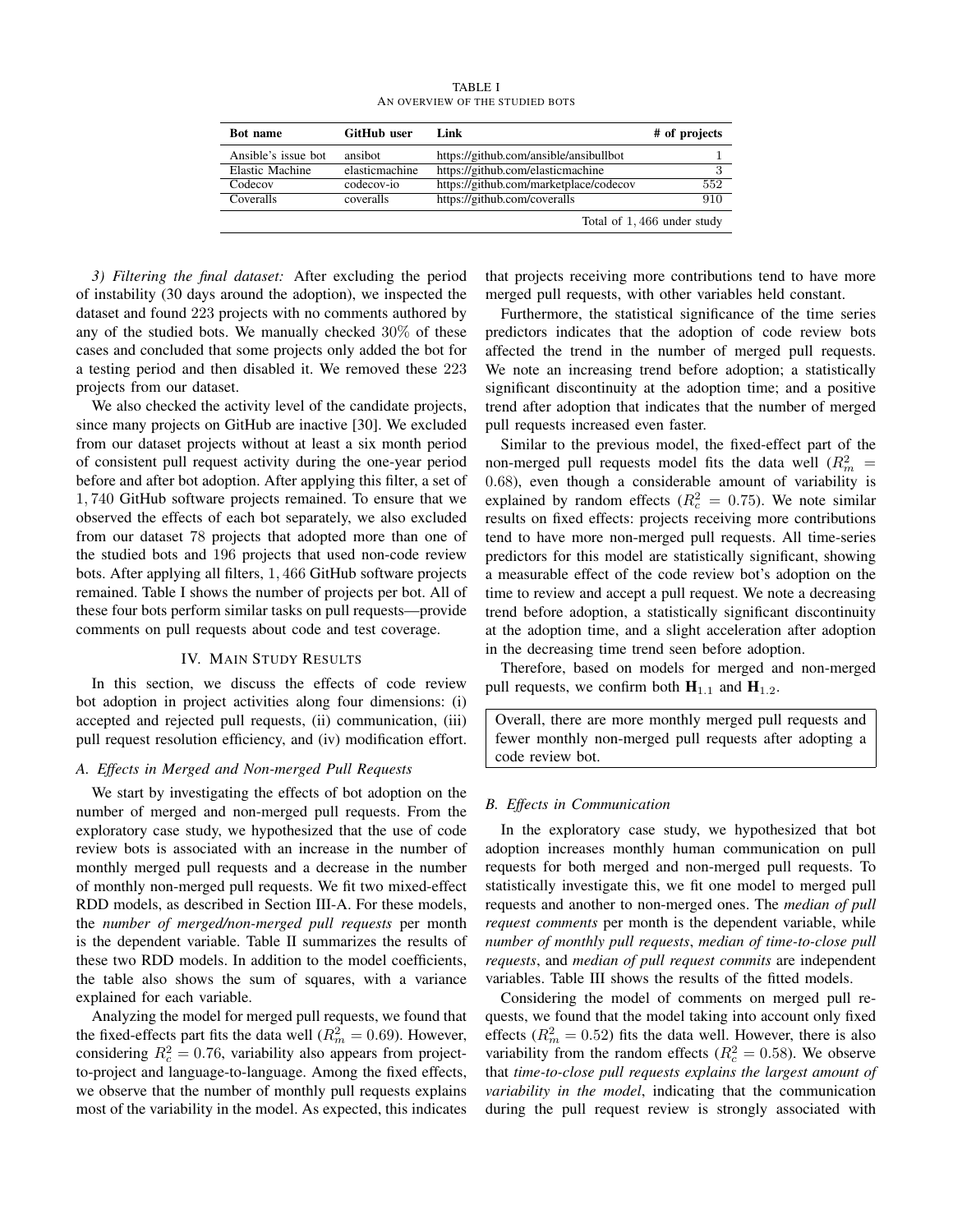#### TABLE II

THE EFFECTS OF CODE REVIEW BOTS ON PRS. THE RESPONSE IS LOG(NUMBER OF MERGED/NON-MERGED PRS) PER MONTH.

|                              | Merged Pull Requests |                |              | Non-merged Pull Requests |  |
|------------------------------|----------------------|----------------|--------------|--------------------------|--|
|                              | Coefficients         | Sum of Squares | Coefficients | Sum of Squares           |  |
| Intercept                    | $-0.317***$          |                | $-0.517***$  |                          |  |
| TimeSinceFirstPullRequest    | $0.00004*$           | 3.8            | $-0.0002***$ | 3.1                      |  |
| log(TotalPullRequestAuthors) | $-0.111***$          | 203.1          | $0.089***$   | 1061.2                   |  |
| log(TotalCommits)            | $0.057***$           | 742.8          | $0.053***$   | 609.3                    |  |
| log(OpenedPullRequests)      | $0.510***$           | 10873.7        | $0.415***$   | 6608.5                   |  |
| log(PullRequestComments)     | $0.453***$           | 3840.0         | $0.387***$   | 2809.5                   |  |
| log(PullRequestCommits)      | $0.268***$           | 845.8          | $0.155***$   | 294.3                    |  |
| time                         | $0.003**$            | 276.3          | $-0.004***$  | 521.3                    |  |
| interventionTrue             | $0.109***$           | 27.5           | $-0.166***$  | 62.4                     |  |
| time after intervention      | $0.007***$           | 5.4            | $-0.006***$  | 3.4                      |  |
| Marginal $R_m^2$             |                      | 0.69           |              | 0.68                     |  |
| Conditional $R_c^2$          |                      | 0.76           |              | 0.75                     |  |

\*\*\*  $p < 0.001$ , \*\*  $p < 0.01$ , \*  $p < 0.05$ 

TABLE III

THE EFFECT OF CODE REVIEW BOTS ON PULL REQUEST COMMENTS. THE RESPONSE IS LOG(MEDIAN OF COMMENTS) PER MONTH.

|                              | Merged Pull Requests |                | Non-merged Pull Requests |                |
|------------------------------|----------------------|----------------|--------------------------|----------------|
|                              | Coefficients         | Sum of Squares | Coefficients             | Sum of Squares |
| Intercept                    | $-0.132***$          |                | $-0.138***$              |                |
| TimeSinceFirstPullRequest    | 0.00001              | 29.7           | $-0.00002*$              | 32.5           |
| log(TotalPullRequestAuthors) | $0.056***$           | 213.6          | $0.070***$               | 837.2          |
| log(TotalCommits)            | $-0.011***$          | 62.2           | $-0.008**$               | 158.2          |
| log(OpenedPullRequests)      | $0.078***$           | 1203.2         | $0.076***$               | 1692.3         |
| log(TimeToClosePullRequests) | $0.093***$           | 3942.4         | $0.101***$               | 5674.1         |
| log(PullRequestCommits)      | $0.101***$           | 78.7           | $0.120***$               | 148.2          |
| time                         | $-0.0004$            | 1.9            | $-0.001$                 | 10.2           |
| interventionTrue             | $0.018**$            | 0.6            | $-0.025***$              | 1.4            |
| time after intervention      | $-0.003***$          | 1.2            | $-0.001$                 | 0.1            |
| Marginal $R^2$               |                      | 0.51           |                          | 0.66           |
| Conditional $R^2$            |                      | 0.57           |                          | 0.70           |

\*\*\*  $p < 0.001$ , \*\*  $p < 0.01$ , \*  $p < 0.05$ 

the time to merge it. Regarding the bot effects, there is a discontinuity at adoption time, followed by a statistically significant decrease after the bots introduction.

As above, the model of non-merged pull requests fits the data well  $(R_m^2 = 0.67)$  and there is also variability explained by the random variables ( $R_c^2 = 0.71$ ). This model also suggests that communication during the pull request review is strongly associated with the time to reject the pull request. Table III shows that the effect of bot adoption on non-merged pull requests differs from the effect on merged ones. The statistical significance of the *intervention* coefficient indicates that the adoption of code review bots slightly affected communication; however, there is no bot effect as time passes.

Since our model for merged pull requests shows a decrease in the number of comments after bot adoption, we rejected  $H_{2,1}$ . Still, our model for non-merged pull requests did not show any bot effect as time passes, then we also reject  $H_{2,2}$ .

On average, there is less monthly communication on merged pull requests after adopting a code review bot. However, the monthly communication on non-merged pull requests does not change as time passes.

## *C. Effects in Pull Request Resolution Efficiency*

In the exploratory case study, we found that the monthly time to close pull requests increased after bot adoption. Then, we fitted two RDD models, for both merged and non-merged pull requests, where *median of time to close pull requests* per month is the dependent variable, with independent variables similar to the above models.

Analyzing the results to the effect of code review bots on the latency to merge pull requests (Table IV), we found that combined fixed-and-random effects fit the data better than the fixed effects. Although several variables affect the trends of pull request latency, communication during the pull requests is responsible for most of the variability in the data. This indicates the expected results: the more effort contributors expend discussing the contribution, the more time the contribution takes to merge into the codebase. The number of commits also explains the amount of data variability, since a project with many changes needs more time to review and merge them. Moreover, we observe an increasing trend before adoption, followed by a statistically significant discontinuity at the adoption time. After adoption, the time to merge pull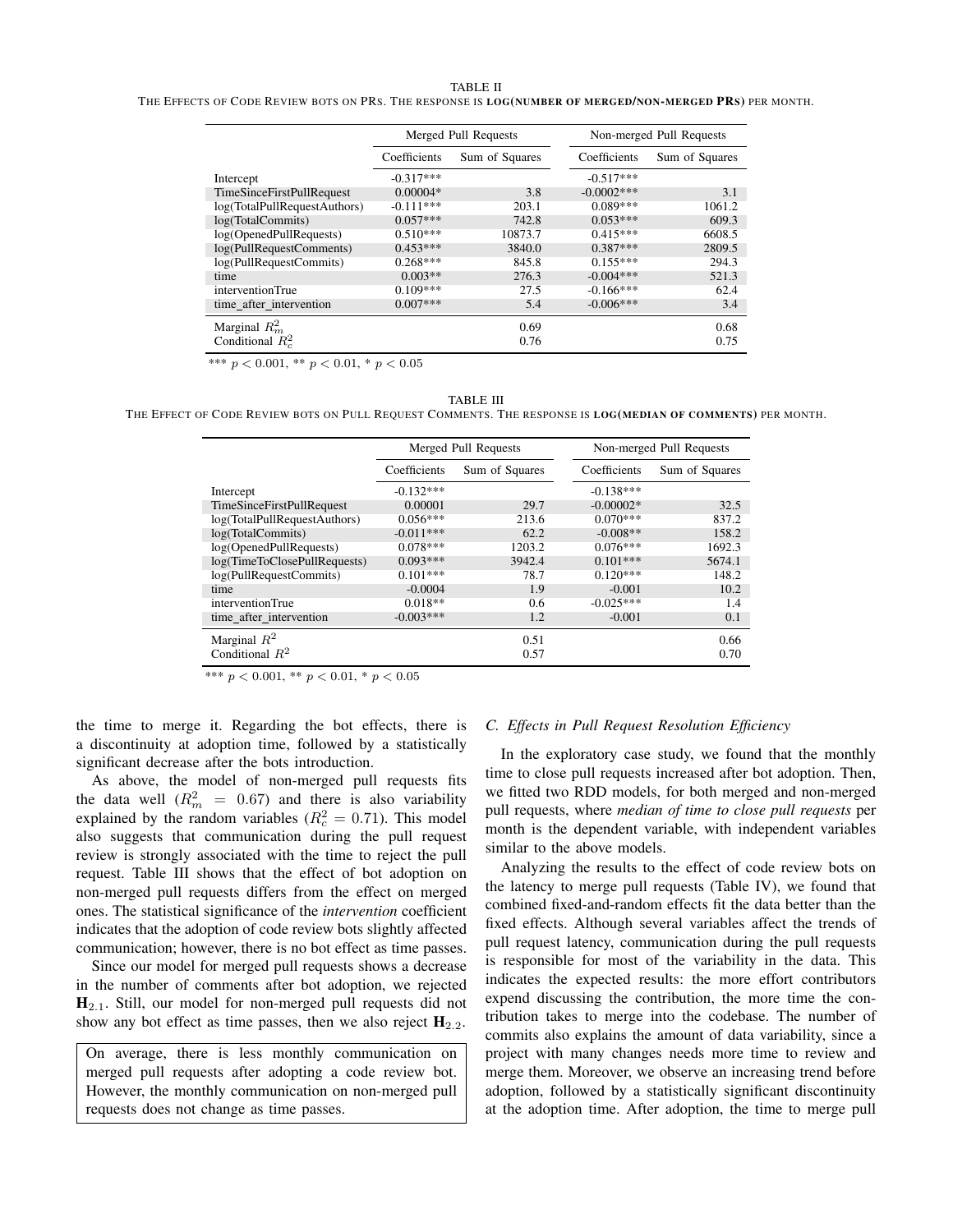#### TABLE IV

THE EFFECT OF CODE REVIEW BOTS ON TIME-TO-CLOSE PRS. THE RESPONSE IS LOG(MEDIAN OF TIME-TO-CLOSE PRS) PER MONTH.

|                              | Merged Pull Requests |                | Non-merged Pull Requests |                |
|------------------------------|----------------------|----------------|--------------------------|----------------|
|                              | Coefficients         | Sum of Squares | Coefficients             | Sum of Squares |
| Intercept                    | $0.430***$           |                | $0.265*$                 |                |
| TimeSinceFirstPullRequest    | $0.0002***$          | 675            | 0.0001                   | 1293           |
| log(TotalPullRequestAuthors) | $0.197***$           | 2504           | $0.189***$               | 28482          |
| log(TotalCommits)            | $-0.150***$          | 1212           | $-0.081***$              | 6569           |
| log(OpenedPullRequests)      | $0.111***$           | 39939          | $0.245***$               | 60411          |
| log(PullRequestComments)     | $2.436***$           | 140233         | $3.311***$               | 213221         |
| log(PullRequestCommits)      | $2.253***$           | 55713          | $1.659***$               | 31939          |
| time                         | $0.023***$           | 4099           | $0.013***$               | 15             |
| <i>interventionTrue</i>      | $0.318***$           | 229            | $-0.041$                 |                |
| time after intervention      | $0.015**$            | 22             | $-0.026***$              | 71             |
| Marginal $R^2$               |                      | 0.61           |                          | 0.69           |
| Conditional $R^2$            |                      | 0.67           |                          | 0.72           |

\*\*\*  $p < 0.001$ , \*\*  $p < 0.01$ , \*  $p < 0.05$ 

requests increases even faster. This may happen because the contributors need to fix issues found by the code review bot.

Turning to the model of non-merged pull requests, we note that it fits the data well  $(R_m^2 = 0.69)$ , and there is also a variability explained by the random variables ( $R_c^2 =$ 0.72). As above, communication during the pull requests is responsible for most of the variability encountered in the results. In this model, the number of received contributions is important to explain variability in the data—projects with many contributions need more time to review and reject them. The effect of bot adoption on the time spent to reject pull requests differs from the previous model. Regarding the time series predictors, the model did not detect any discontinuity at adoption time. However, the positive trend in the latency to reject pull requests before the bot adoption is reversed, toward a decrease after adoption.

Thus, based on model results of merged pull requests, we confirm  $H_{3,1}$ . As the model of non-merged pull requests shows a decrease in the monthly time to close pull requests, we rejected  $H_{3,2}$ . This may indicate that, after the introduction of the code review bot, maintainers started to focus on pull requests that are more likely to be integrated into the codebase.

After adopting the code review bot, on average, less time is required from maintainers to review and reject pull requests. However, more time is required to review and accept a pull request.

#### *D. Effects in Commits*

Finally, we studied whether code review bot adoption affects the number of commits made before and during the pull request review. Our hypothesis is that the monthly number of commits increases with the introduction of code review bots. Again, we fitted two models for merged and non-merged pull requests, where the *median of pull request commits* per month is the dependent variable. The results are shown in Table V.

Analyzing the model of commits on merged pull requests, we found that the combined fixed-and-random effects ( $R_c^2 =$ 

0.48) fit the data better than the fixed effects  $(R_m^2 = 0.34)$ , showing that most of the explained variability in the data is associated with project-to-project and language-to-language variability, rather than the fixed effects. The statistical significance of the *intervention* coefficient indicates that the adoption of code review bots affected the number of commits only at the moment of adoption. Additionally, from Table V, we can also observe that the number of pull request comments per month explains most of the variability in the result. This result suggests that the more comments there are, the more commits there will be, as discussed above.

Investigating the results of the non-merged pull request model, we found that the model fits the data well and that the random effects are again important in this regard. We also observe from Table V that the adoption of a bot is not associated with the number of commits on non-merged pull requests, since *intervention* and *time after intervention* coefficients are not statistically significant.

Therefore, based on models for merged and non-merged pull requests, we reject both  $H_{4,1}$  and  $H_{4,2}$ .

After adopting a code review bot, the monthly trend in the median of pull request commits do not change for both merged and non-merged pull requests.

## V. DISCUSSION

Adding a code review bot to a project can represent the desire to enhance feedback to stakeholders, helping contributors and maintainers, and achieving improved interpersonal communication, as already discussed by Storey and Zagalsky [7]. Still, code review bots can guide contributors toward detecting change effects before maintainers triage the pull requests [6], ensuring high-quality standards. In this paper, following the study of Wessel et al. [6], we focused on monthly activity indicators that are not primarily related to bot adoption, but might be impacted by it. When studying each indicator across the projects, we found that most of them have a statistically significant effect on the review process.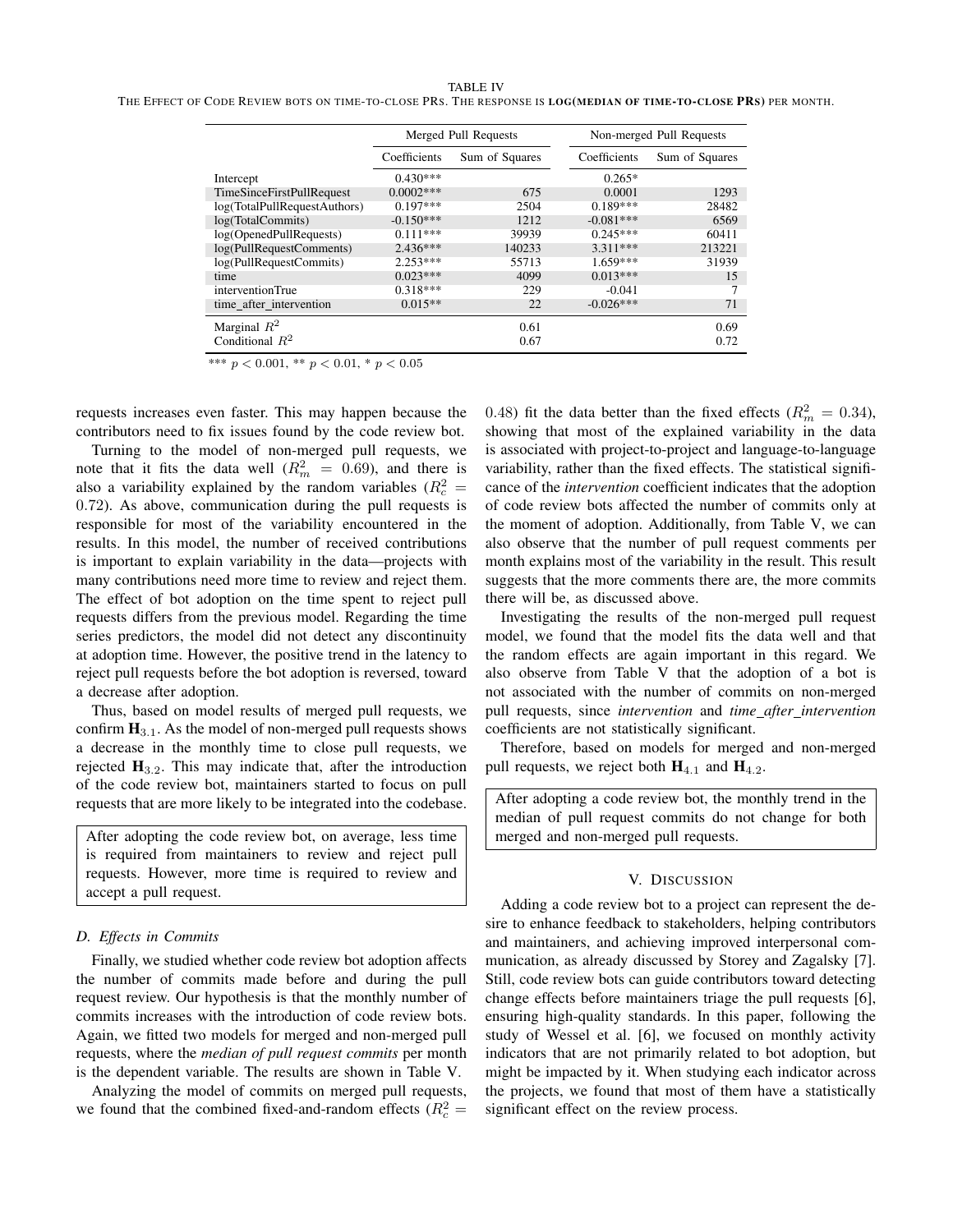#### TABLE V

THE EFFECT OF CODE REVIEW BOTS ON PULL REQUEST COMMITS. THE RESPONSE IS LOG(MEDIAN OF PULL REQUEST COMMITS) PER MONTH.

|                              | Merged Pull Requests |                |              | Non-merged Pull Requests |  |
|------------------------------|----------------------|----------------|--------------|--------------------------|--|
|                              | Coefficients         | Sum of Squares | Coefficients | Sum of Squares           |  |
| Intercept                    | $0.362***$           |                | 0.045        |                          |  |
| TimeSinceFirstPullRequest    | $0.0001***$          | 0.32           | 0.00002      | 7.5                      |  |
| log(TotalPullRequestAuthors) | $-0.138***$          | 0.04           | $-0.059***$  | 262.9                    |  |
| log(TotalCommits)            | $0.020***$           | 103.97         | $0.035***$   | 259.0                    |  |
| log(OpenedPullRequests)      | $0.146***$           | 1693.63        | $0.119***$   | 1756.4                   |  |
| log(PullRequestComments)     | $0.519***$           | 2883.72        | $0.591***$   | 4011.9                   |  |
| time                         | 0.001                | 157.20         | $-0.004***$  | 12.2                     |  |
| interventionTrue             | $0.120***$           | 31.95          | 0.006        | 0.1                      |  |
| time after intervention      | 0.002                | 0.58           | 0.002        | 0.3                      |  |
| Marginal $R^2$               |                      | 0.34           |              | 0.41                     |  |
| Conditional $R^2$            |                      | 0.48           |              | 0.49                     |  |
|                              |                      |                |              |                          |  |

\*\*\*  $p < 0.001$ , \*\*  $p < 0.01$ , \*  $p < 0.05$ 

According to the regression results, the monthly number of merged pull requests continued increasing, even faster, after the code review bot adoption. This would indicate that contributors started to have faster and clearer feedback on what they need to do to have their contribution accepted. In addition, the number of non-merged pull requests continued to decrease, even faster, after bot adoption. Therefore, these models showed that after adopting the bot, maintainers started to deal with an increasing influx of contributions ready to be further reviewed and integrated into the codebase. On the one hand, bots helped maintainers to focus on the non-trivial review tasks. On the other hand, if a project did not have the workforce to handle these incoming contributions it could become a maintenance burden. These findings confirm the hypothesis we formulated based on the exploratory case study.

In addition, we noticed that just after the adoption of the code review bot the median number of comments slightly increased for merged pull requests. The number of comments on these pull requests could increase due to contributions that drastically reduced the coverage, stimulating discussions between maintainers and contributors. This can happen especially at the beginning of bot adoption, since contributors might be unfamiliar with bot feedback. After that initial period, we found that the median number of comments on merged pull requests decreased each month. Considering non-merged pull requests, there is no significant change in the number of comments as time passes. These results differ from the case study results, indicating that individual projects reveal different results, likely caused by other project-specific questions.

As showed by the exploratory case study, the regression results reveal a monthly increase in the time spent to merge pull requests after adoption. It makes sense from the contributors' side, since the bot introduces a secondary evaluation step that requires more time from contributors to meet all requirements. The code review bot might increase the time to merge pull requests due to the need to write tests and obtain a stable code. From the maintainers' side, the increase in the volume of contributions ready to review and merge, shown by the model of merged pull requests, can impact the time spent to review all of them. Complementarily, the regression model shows a decrease in the time spent to review and reject pull requests. Overall, this may indicate that, after the bot adoption, maintainers started to expend efforts on pull requests that are more likely to be integrated into the codebase.

As we found in the model of comments on merged pull requests, just after the adoption of the bot the median number of pull request commits increased. The bot provides immediate feedback in terms of proof of failure, which can lead contributors to submit code modifications to change the bot feedback and have their contribution accepted. Overall, the regression models reveal that the monthly number of commits did not change for both merged and non-merged pull requests as time passes. These results differ from the case study results. Nevertheless, even if there is an increase in the number of commits reported in the case study, overall the monthly number of commits are quite stable. For example, for CakePHP it varies from 1 to 2 for merged pull requests, and 1 to 4 for non-merged pull requests. Additionally, in the main study, we account for control variables, rather than analyzing the monthly number of commits interdependently. As presented in Section IV-D, for example, the number of comments on pull requests explains the largest amount of variability in these models, indicating that the number of commits is strongly associated with the communication during the pull request review.

Indeed, the dynamics of pull requests of GitHub projects changed following the adoption of code review bots. This change in the pull request dynamics can directly affect contributors' and maintainers' work. Hence, understanding how the code review bot adoption affects a project is important for practitioners and open-source maintainers, mainly to avoid unexpected or even undesired effects. Awareness of unexpected bot effects can lead maintainers to take countermeasures and/or decide whether or not to use a code review bot.

#### VI. RELATED WORK

Software bots support activities in software engineering, such as communication and decision-making [7]. Bots are particularly relevant in social-coding platforms [31], such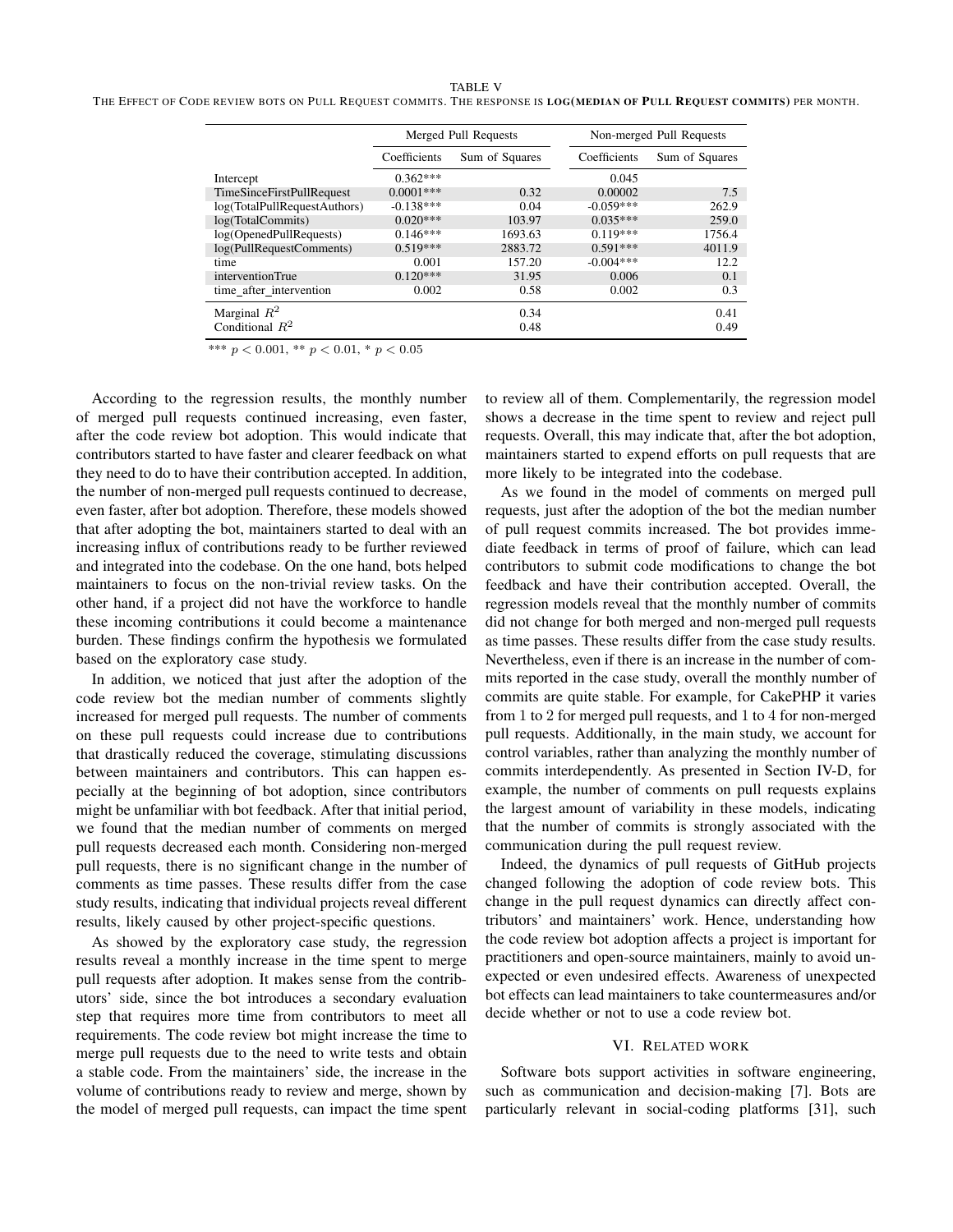as GitHub, where the pull-based model [30] offers several opportunities for community engagement, but at the same time increases the workload for maintainers [32, 33]. Thus, OSS communities have been adopting bots to reduce the workload by automating repetitive and predefined tasks on GitHub pull requests [6].

Bots are software applications that integrate their work with human tasks, serving as interfaces between users and other tools [34, 35], and providing additional value to the human users [36]. Software bots frequently reside on platforms where users work and interact with other users [37]. On GitHub, bots have user profiles to interact with the developers, executing well-defined tasks [6].

Storey et al. [7] and Paikari and van der Hoek [38] highlight that the potentially negative impact of task automation through bots is being overlooked. Storey et al. [7] claim that bots are often used to avoid interruptions to developers' work, but may lead to other, less obvious distractions. While previous studies provide recommendations on how to develop bots and evaluate bots' capabilities and performance, they do not draw attention to the impact of bot adoption on software development or how software engineers perceive the bots' impact. Since bots are seen as new team members [8], we expected that bots would impact group dynamics in a way that differs from non-bot forms of automation.

Wessel et al. [6] investigated the usage and impact of software bots to support contributors and maintainers with pull requests. After identifying bots on popular GitHub repositories, the authors classified these bots into 13 categories according to the tasks they perform. The third most frequently used bots are code review bots. According to Wessel et al. [6], code review bots are software bots that analyze code style, test coverage, code quality, and smells. As an interface between human developers and other tools, code review bots generally serve to report the feedback of a third-party service into the GitHub platform. In a preliminary study, Wessel et al. [39] conducted a survey with 127 open source maintainers experienced in using code review bots. While maintainers report that bots satisfied their expectations regarding enhancing developers' feedback, reducing maintenance burden, and enforcing code coverage, they also perceived unexpected effects of having a bot, including communication noise, more time spent with tests, newcomers' dropout.

Prior work has also investigated the impact of CI and code review tools on GitHub projects [18, 19, 20] across time. While Zhao et al. [18] and Cassee et al. [20] focused on the impact of the Travis CI tool's introduction on development practices, Kavaler et al. [19] turned to the impact of linters, dependency managers, and coverage reporter tools. Our work extends this literature by providing a more in-depth investigation of the effects of code review bot adoption.

# VII. THREATS TO VALIDITY

While our results only apply to OSS projects hosted on GitHub, many relevant projects are currently hosted on this platform [40]. Our selection of projects also limits our results. Therefore, even though we considered a large number of projects and our results indicates general trends, we recommend running segmented analyses when applying our results to a given project. For replication purposes, we made our data and source code publicly available.<sup>3</sup>

One of the constructs in our study is the "first bot comment on a pull request" as a proxy to the "time of bot adoption" on a project. A more precise definition of this adoption time would have involved the integration date, which is not provided by the GitHub API. Hence, the validity of the "time of bot adoption" construct might have been threatened by the definition. We reduce this threat by excluding the period of 15 days immediately before and after adoption from all analyses. Moreover, Kalliamvakou et al. [41] stated that many merged pull requests appear non-merged, which could also affect the construct validity of our study since we consider the number of merged pull requests.

To reduce internal threats, we applied multiple data filtering steps to the statistical models. To confirm the robustness of our models, we varied the data filtering criteria, for example, by filtering projects that did not receive pull requests in all months, instead of at least 6 months, and observed similar phenomena. Additionally, several controls that might influence the independent variables have been added to reduce confounding factors. However, in addition to the already identified dependent variables, there might be other factors that influence the activities related to pull requests. These factors could include the adoption of other code review bots, or even other types of bots and non-bot automation. To treat this, we removed projects that adopted more than one bot, based on the list of bots provided by Wessel et al. [6].

# VIII. CONCLUSION

In this work, we conducted an exploratory empirical investigation of the effects of adopting bots to support the code review process on pull requests. While several code review bots have been proposed and adopted by the OSS community, relatively little has been done to evaluate the state of practice. To understand the impact on practice, we statistically analyzed data from 1, 466 open source projects hosted on GitHub.

By modeling the data around the introduction of a code review bot, we notice different results from merged pull requests and non-merged ones. We see that the monthly number of merged pull requests of a project increases after the adoption of a code review bot, requiring less communication between maintainers and contributors. Moreover, the time to review and accept a pull request increased. At the same time, code review bots can lead projects to reject fewer pull requests.

Practitioners and open-source maintainers may use our results to understand how group dynamics can be affected by the introduction of a code review bot, designing countermeasurements to avoid undesired effects. Future work includes the qualitative investigation of the effects of adopting a bot and the expansion of our analysis for other types of bots, activity indicators, and social coding platforms.

<sup>3</sup>https://zenodo.org/record/3858029#.Xs15vilKhhE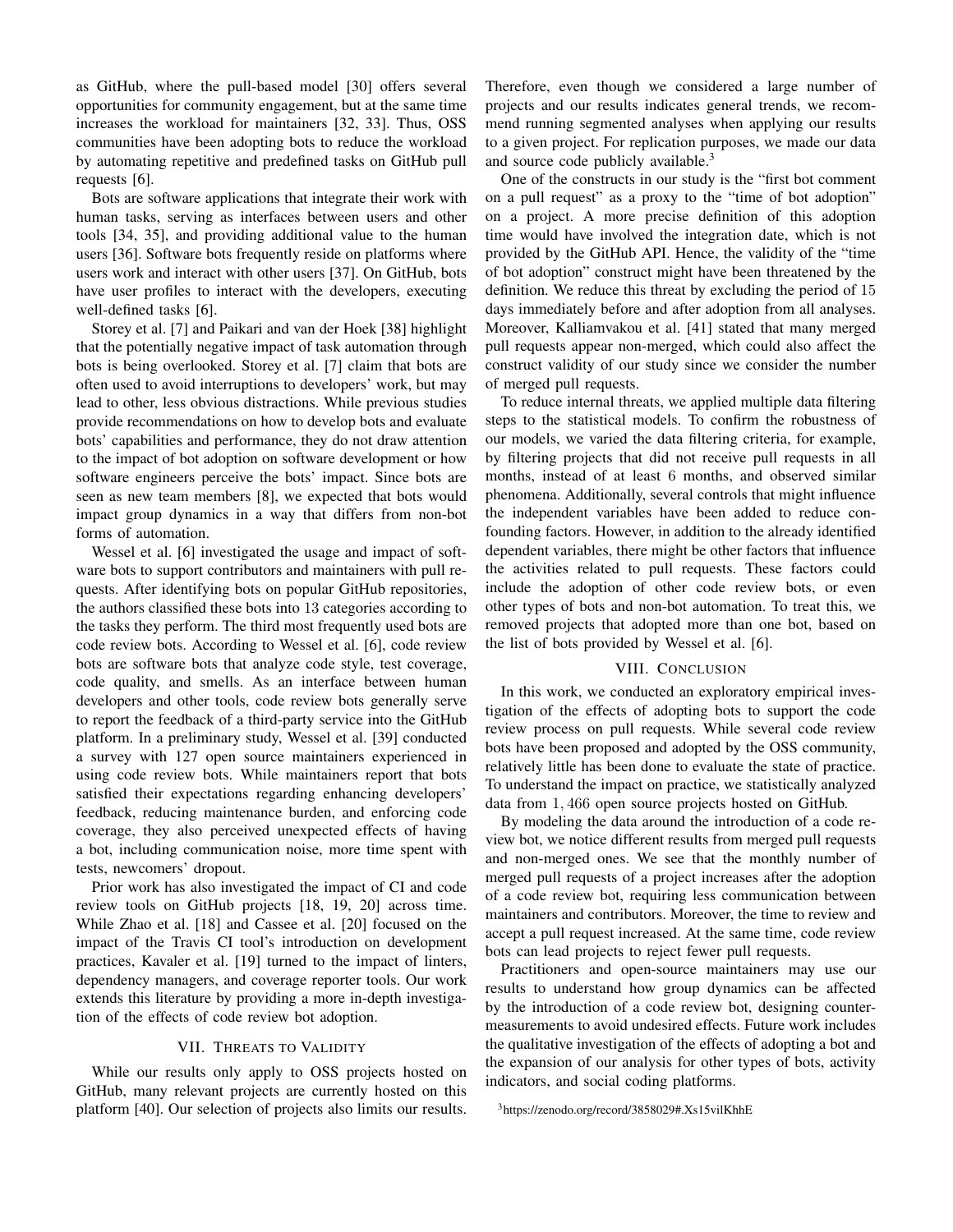## ACKNOWLEDGMENTS

This work was partially supported by the Coordenação de Aperfeiçoamento de Pessoal de Nível Superior - Brasil (CAPES) – Finance Code 001, CNPq (grant 141222/2018- 2), and National Science Foundation (grants 1815503 and 1900903).

## **REFERENCES**

- [1] O. Baysal, O. Kononenko, R. Holmes, and M. W. Godfrey, "Investigating technical and non-technical factors influencing modern code review," *Empirical Software Engineering*, vol. 21, no. 3, pp. 932–959, 2016.
- [2] F. Ebert, F. Castor, N. Novielli, and A. Serebrenik, "Confusion in code reviews: Reasons, impacts, and coping strategies," in *2019 IEEE 26th International Conference on Software Analysis, Evolution and Reengineering (SANER)*. IEEE, 2019, pp. 49–60.
- [3] S. McIntosh, Y. Kamei, B. Adams, and A. E. Hassan, "The impact of code review coverage and code review participation on software quality: A case study of the qt, vtk, and itk projects," in *Proceedings of the 11th Working Conference on Mining Software Repositories*, 2014, pp. 192–201.
- [4] Y. Yu, H. Wang, V. Filkov, P. Devanbu, and B. Vasilescu, "Wait for it: Determinants of pull request evaluation latency on GitHub," in *2015 IEEE/ACM 12th Working Conference on Mining Software Repositories*, May 2015, pp. 367–371.
- [5] I. Steinmacher, I. Wiese, A. P. Chaves, and M. A. Gerosa, "Why do newcomers abandon open source software projects?" in *2013 6th International Workshop on Cooperative and Human Aspects of Software Engineering (CHASE)*. IEEE, 2013, pp. 25–32.
- [6] M. Wessel, B. M. de Souza, I. Steinmacher, I. S. Wiese, I. Polato, A. P. Chaves, and M. A. Gerosa, "The power of bots: Characterizing and understanding bots in OSS projects," *Proc. ACM Hum.-Comput. Interact.*, vol. 2, no. CSCW, pp. 182:1–182:19, Nov. 2018. [Online]. Available: http://doi.acm.org/10.1145/3274451
- [7] M.-A. Storey and A. Zagalsky, "Disrupting developer productivity one bot at a time," in *Proceedings of the 2016 24th ACM SIGSOFT International Symposium on Foundations of Software Engineering*, ser. FSE 2016. New York, NY, USA: ACM, 2016, pp. 928–931. [Online]. Available: http://doi.acm.org/10.1145/2950290.2983989
- [8] M. Monperrus, "Explainable software bot contributions: Case study of automated bug fixes," in *Proceedings of the 1st International Workshop on Bots in Software Engineering*, ser. BotSE '19. Piscataway, NJ, USA: IEEE Press, 2019, pp. 12–15. [Online]. Available: https://doi.org/10.1109/BotSE.2019.00010
- [9] T. Healy, "The unanticipated consequences of technology," *Nanotechnology: ethical and social Implications*, pp. 155–173, 2012.
- [10] D. D. Woods and E. S. Patterson, "How unexpected events produce an escalation of cognitive and coordinative demands," *PA Hancock, & PA Desmond, Stress, workload, and fatigue. Mahwah, NJ: L. Erlbaum*, 2001.
- [11] K. Mulder, "Impact of new technologies: how to assess the intended and unintended effects of new technologies," *Handb. Sustain. Eng.(2013)*, 2013.
- [12] M. Wessel and I. Steinmacher, "The inconvenient side of software bots on pull requests," in *2nd International Workshop on Bots in Software Engineering*, ser. BotSE '20, 2020.
- [13] I. Steinmacher, G. Pinto, I. S. Wiese, and M. A. Gerosa, "Almost there: A study on quasi-contributors in open source software projects," in *Proceedings of the 40th International Conference on Software Engineering*, ser. ICSE '18. New York, NY, USA: ACM, 2018, pp. 256–266. [Online]. Available: http://doi.acm.org/10.1145/3180155.3180208
- [14] D. L. Thistlethwaite and D. T. Campbell, "Regressiondiscontinuity analysis: An alternative to the ex post facto experiment." *Journal of Educational psychology*, vol. 51, no. 6, p. 309, 1960.
- [15] P. Runeson and M. Höst, "Guidelines for conducting and reporting case study research in software engineering," *Empirical software engineering*, vol. 14, no. 2, p. 131, 2009.
- [16] R. K. Yin, "Design and methods," *Case study research*, vol. 3, 2003.
- [17] G. Gousios and D. Spinellis, "GHTorrent: GitHub's data from a firehose," in *2012 9th IEEE Working Conference on Mining Software Repositories (MSR)*. IEEE, 2012, pp. 12–21.
- [18] Y. Zhao, A. Serebrenik, Y. Zhou, V. Filkov, and B. Vasilescu, "The impact of continuous integration on other software development practices: a large-scale empirical study," in *Proceedings of the 32nd IEEE/ACM International Conference on Automated Software Engineering*. IEEE Press, 2017, pp. 60–71.
- [19] D. Kavaler, A. Trockman, B. Vasilescu, and V. Filkov, "Tool choice matters: JavaScript quality assurance tools and usage outcomes in GitHub projects," in *Proceedings of the 41st International Conference on Software Engineering*. IEEE Press, 2019, pp. 476–487.
- [20] N. Cassee, B. Vasilescu, and A. Serebrenik, "The silent helper: the impact of continuous integration on code reviews," in *27th IEEE International Conference on Software Analysis, Evolution and Reengineering*. IEEE Computer Society, 2020.
- [21] D. S. Wilks, *Statistical methods in the atmospheric sciences*. Academic press, 2011, vol. 100.
- [22] J. Romano, J. D. Kromrey, J. Coraggio, and J. Skowronek, "Appropriate statistics for ordinal level data: Should we really be using t-test and cohen'sd for evaluating group differences on the nsse and other surveys," in *annual meeting of the Florida Association of Institutional Research*, 2006, pp. 1–33.